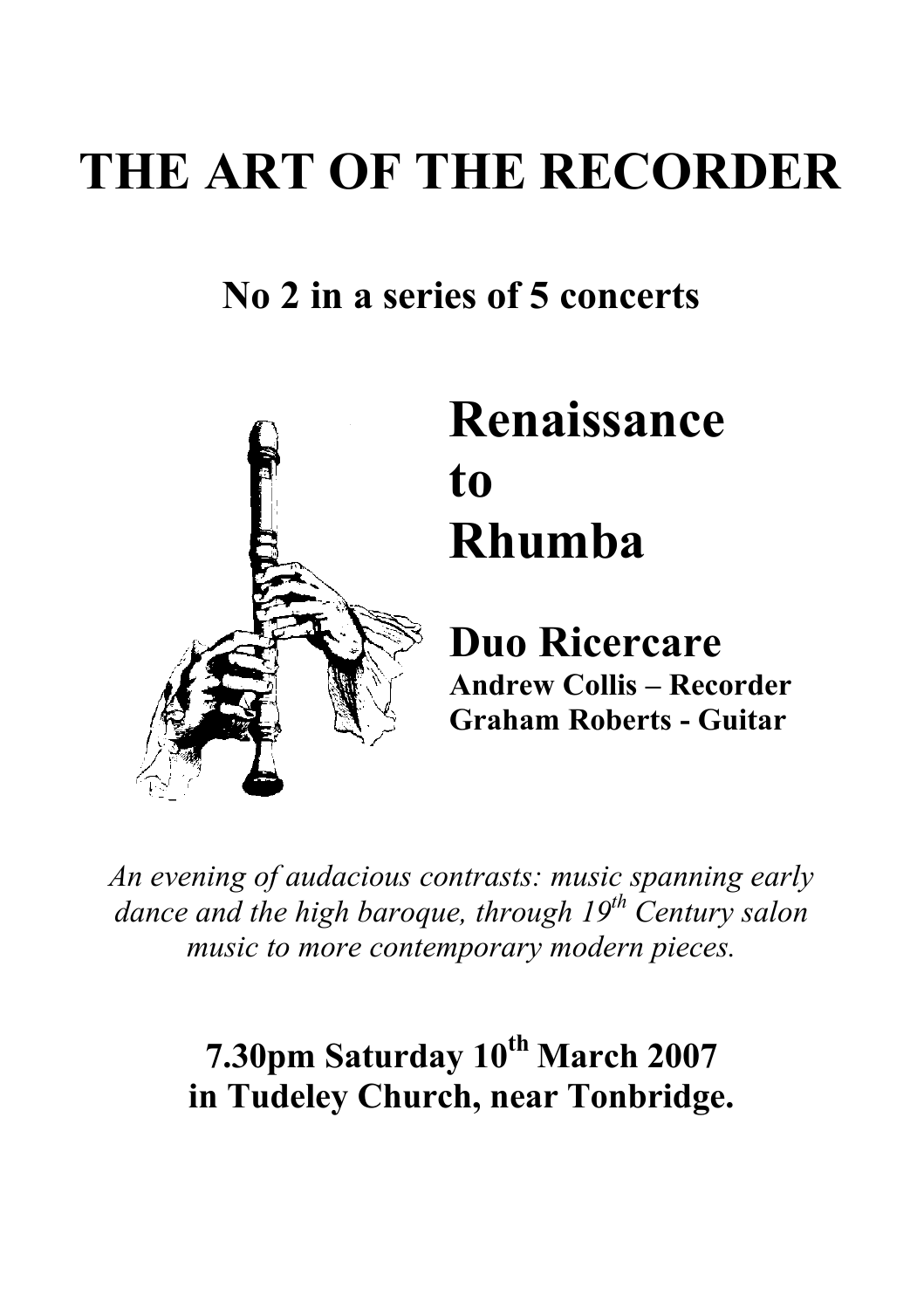| Salterello                             | Anon 14 <sup>th</sup> Century Italian |
|----------------------------------------|---------------------------------------|
| Recercada Segunda Sobre Doulce Memoire | D. Ortiz $16th$ Century               |
| <b>Boffons</b>                         | J. Van Eyck (1590-1657)               |
| Sonata in A Minor                      | G.F. Handel (1685-1759)               |
| <b>Rumanian Folk Dances</b>            | B. Bartok (1881-1945)                 |
| Guitar Solo                            |                                       |
| Ember Kindle (2006)                    | P. Burnell (b.1960)                   |
|                                        |                                       |
|                                        |                                       |
| Popular Brazilian Music                | C. Machado (b.1953)                   |
| <b>Turkish March</b>                   | W.A. Mozart (1756-1791)               |
| Polacca                                | N. Paganini (1782-1840)               |
| Tambourin                              | F.J. Gossec (1734-1829)               |
| The Voice of the Crocodile (1988)      | B. Thorn (b.1961)                     |
| The Night                              | O. Liebert                            |

Ember and Kindle describe the contrasting nature of these two simple movements for recorder and guitar. In "Ember" the music has a melancholy dying away feel. Also, the half-blowing effect on the recorder at the beginning is similar to blowing an ember to keep it glowing. Conversely, the title of the longer movement "Kindle"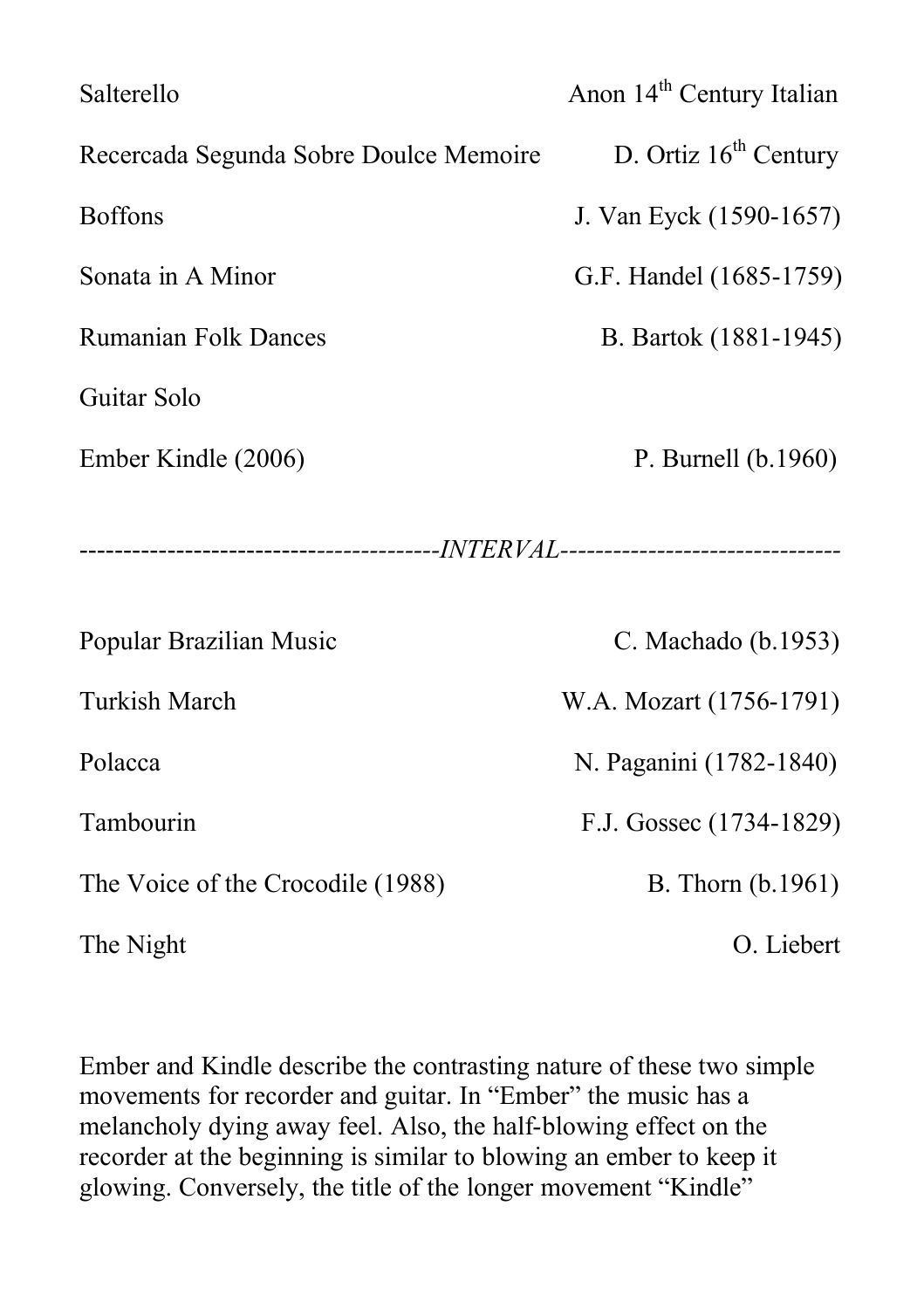suggests a fire coming back to life after and initial spark-the music becoming more melodic and energetic.

Paul Burnell (b.Ystrad, Rhondda, 1960) is a member of COMA, percussion quartet Drum Brake Assembly and the Burnell-Hunt Duo. Works include "Open Wide" for Ensemble Bash (2006), "Voices Losing Reality" for Frances M.Lynch at the 2005 London All Ears Festival and "I,Cog" for Jane Chapman at the SPNM Sound Source (2006). Many compositions feature on the album "Leaving the Party on Pluto"

#### **The Players**

**Andrew Collis** studied with Paul Clark in Birmingham and Philip Thorby at Trinity College of Music. He has also studied modern/avant garde technique with Eve O'Kelly in London as well as pursuing further studies in Amsterdam. He has been a finalist in the Moeck Solo Recorder Prize on two occasions and has performed at venues across the UK including St. Johns Smith Square and the Barbican. Festival appearances include Brighton and the Cheltenham International. He performs in both Early and Modern ensembles with music ranging from Mediaeval to Contemporary and Andrew has recorded with the group "Respectable Groove as well as his own debut solo CD "Exposure." As an experienced tutor on music courses he also adjudicates festivals both in the UK and overseas.

**Graham Roberts** has performed with some of the country's leading orchestras such as the BBC Symphony Orchestra (Last Night of the Proms) and the London Sinfonietta (Patti Smith's Meltdown). He has worked as a recitalist throughout the UK and abroad and has performed concertos with the Bournemouth Sinfonietta, National Symphony Orchestra, English Sinfonia and Royal Philharmonic Orchestra. He is a member of the Tetra Guitar Quartet and a former member of the Pasadena Roof Orchestra with whom he toured extensively throughout the USA, Europe and Asia. He was made an Honorary Associate of the Royal Academy of Music in 2001 for his distinguished work in the profession.